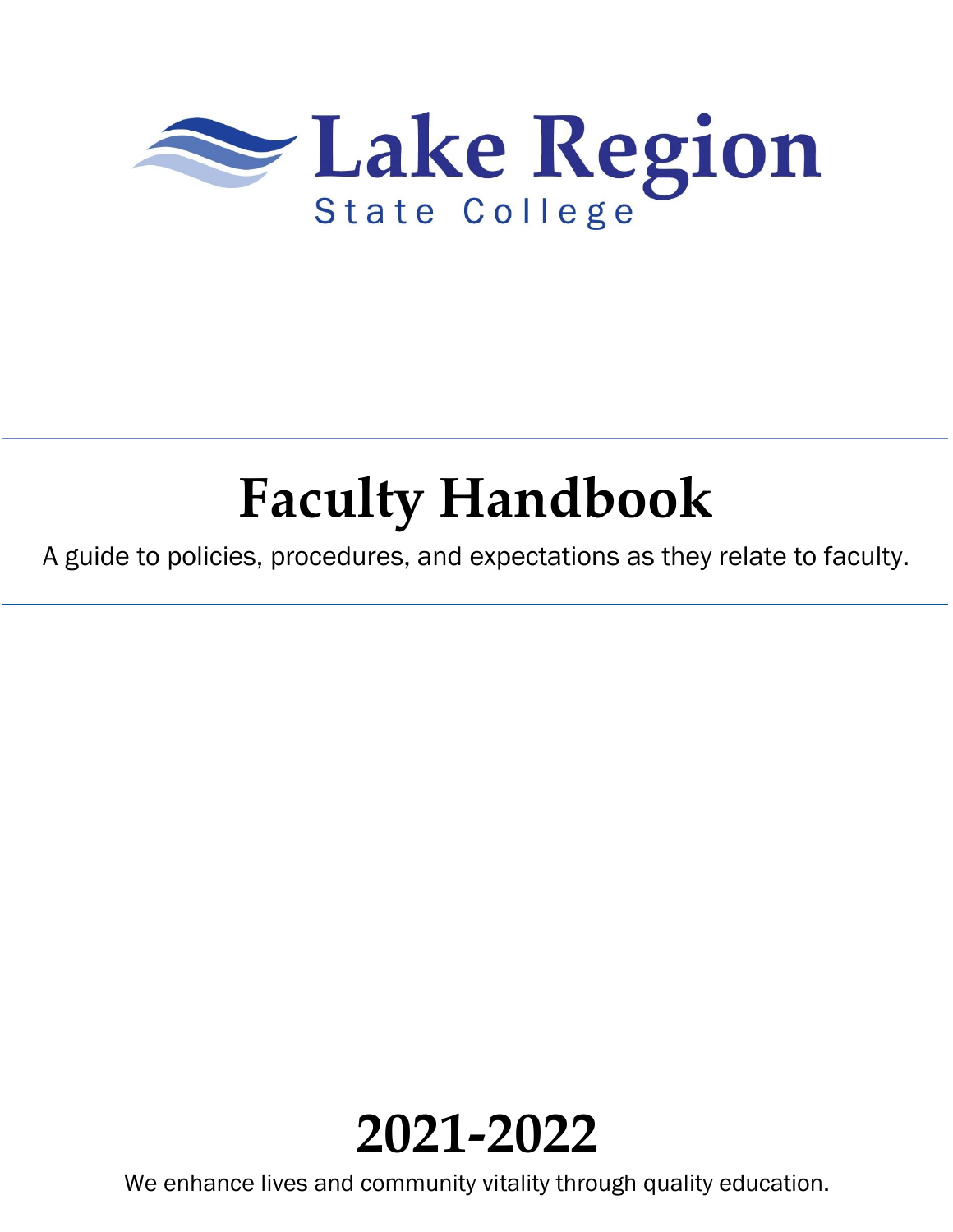# **Table of Contents**

| <b>Academic Affairs</b>         |  |
|---------------------------------|--|
|                                 |  |
|                                 |  |
|                                 |  |
|                                 |  |
|                                 |  |
|                                 |  |
|                                 |  |
|                                 |  |
|                                 |  |
|                                 |  |
|                                 |  |
|                                 |  |
|                                 |  |
|                                 |  |
|                                 |  |
|                                 |  |
|                                 |  |
|                                 |  |
|                                 |  |
|                                 |  |
|                                 |  |
|                                 |  |
|                                 |  |
|                                 |  |
|                                 |  |
| <b>GERTA</b>                    |  |
|                                 |  |
|                                 |  |
| <b>Student Support Services</b> |  |
|                                 |  |
|                                 |  |
|                                 |  |
|                                 |  |
|                                 |  |
|                                 |  |
|                                 |  |
| Campus Safety                   |  |
|                                 |  |
|                                 |  |
|                                 |  |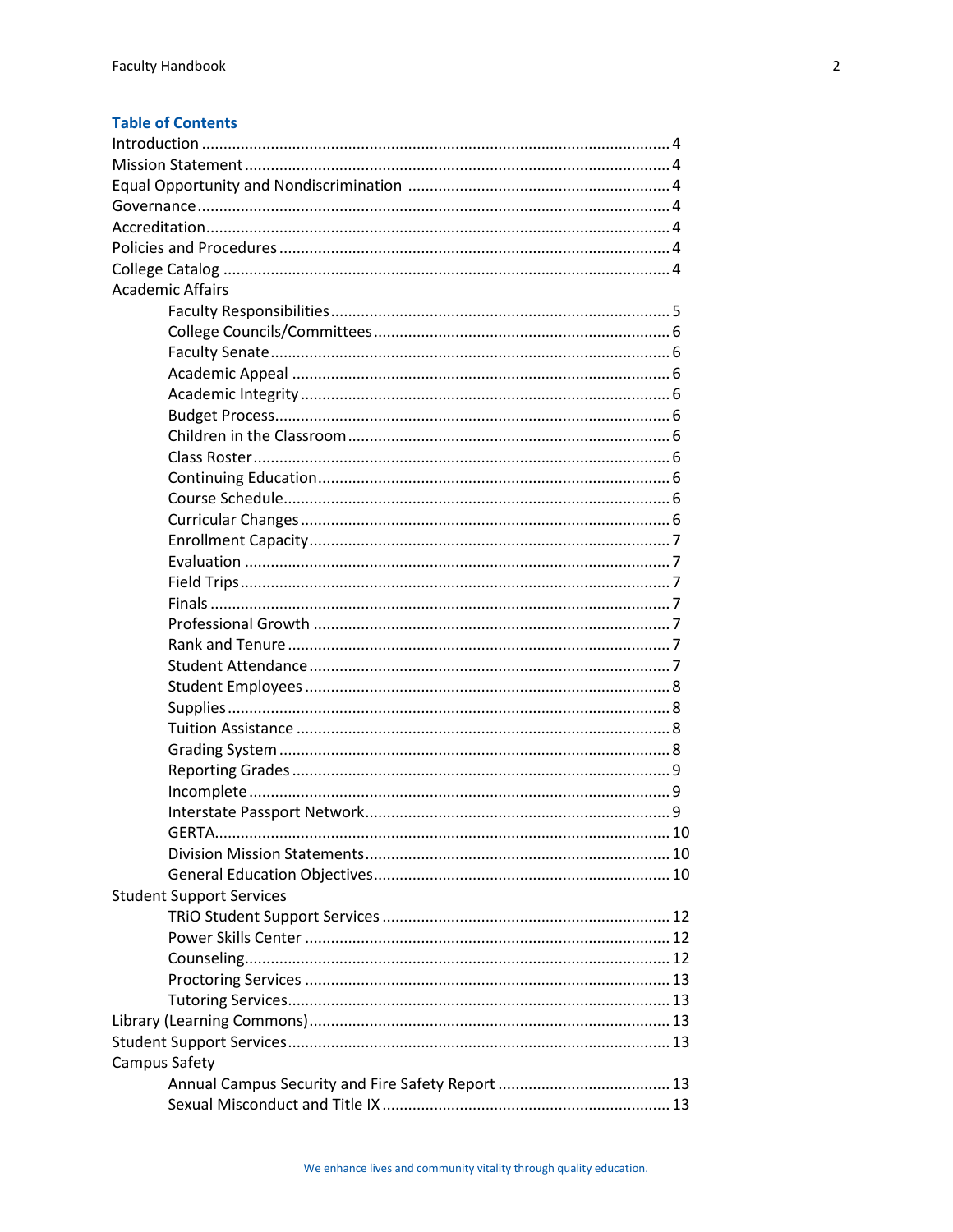| <b>Administrative Affairs</b>          |  |
|----------------------------------------|--|
|                                        |  |
|                                        |  |
|                                        |  |
|                                        |  |
|                                        |  |
|                                        |  |
|                                        |  |
|                                        |  |
| <b>Information Technology Services</b> |  |
|                                        |  |
|                                        |  |
|                                        |  |
|                                        |  |
|                                        |  |
|                                        |  |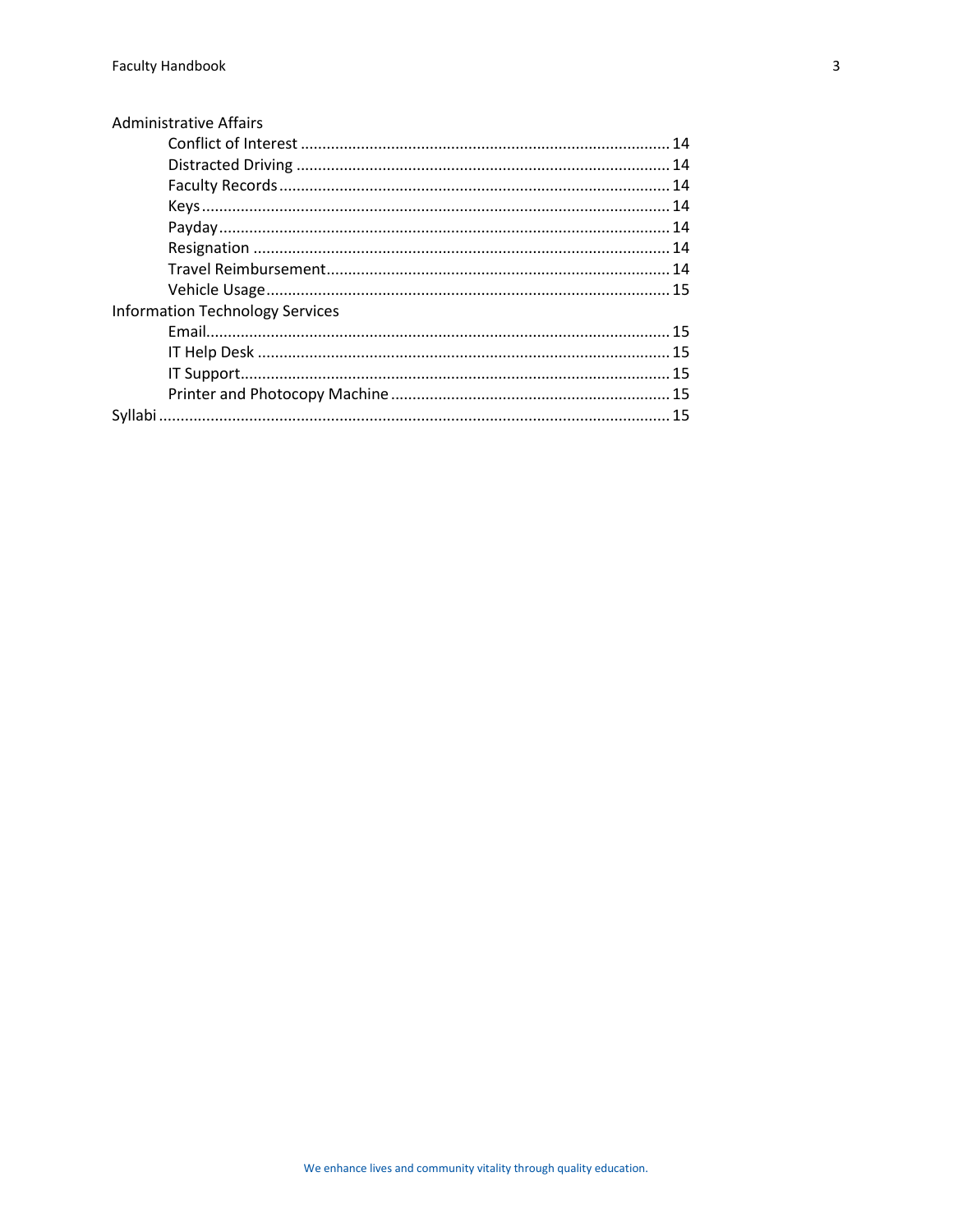#### **Introduction**

The Faculty Handbook is a guide for the faculty and is designed to present general information about Lake Region State College and some of the more important policies and procedures as they apply to the faculty. The handbook is maintained by the Director of Academic Affairs.

#### **Mission Statement**

*We enhance lives and community vitality through quality education.* Lake Region State College is a student centered, open access, comprehensive community college within the North Dakota University System. The College provides quality academic education, career and technical education, and workforce training. The philosophy, mission, and core values can be found in Section 100.02 of the LRSC Policy and Procedure Manual.

#### **Equal Opportunity and Nondiscrimination**

Lake Region State College is an equal opportunity institution that does not discriminate on the basis of race, religion, age, color, sex, disability, sexual orientation, gender identity, genetics, national origin, veteran's status, marital status, political belief or affiliation, and economic or perceived social status in its admissions, student aid, employment practices, education programs or other related activities. Inquiries concerning Title VI, Title IX, and Section 504 may be referred to Sandi Lillehaugen, Human Resource Manager, Lake Region State College, 1801 N. College Drive; Office #120, Devils Lake, ND 58301, (701) 662-1543 [Sandra.Lillehaugen@lrsc.edu](mailto:Sandra.Lillehaugen@lrsc.edu) or the Office of Civil Rights/HHS, Citigroup Center 500 W. Madison Street, Suite 1475, Chicago, IL 60661-4544. The Office of Civil Rights also can be reached by calling (312) 730-1560, faxing (312) 730-1576, TDD (800) 877-8339 or by emailing [ocr.chicago@ed.gov.](mailto:ocr.chicago@ed.gov)

#### **Governance**

Lake Region State College is governed by the State Board of Higher Education (SBHE) and North Dakota University System(NDUS). Relevant legislation, rules, SBHE policies and NDUS procedures can be found online at www.ndus.edu.

Career and technical education programs are approved by the North Dakota State Board for Career and Technical Education.

## **Accreditation**

Lake Region State College is accredited by the Higher Learning Commission. Several career and technical education programs also maintain accreditation by independent accrediting agencies.

## **Policies and Procedures**

Lake Region State College policies and procedures can be accessed in the Policy and Procedure Manual. The manual is available online at www.lrsc.edu > My LRSC > Faculty and Staff.

Policies and procedures are subject to change upon approval by the president. Faculty and staff are responsible to abide by policies and procedures. While all policies and procedures are relevant to all employees, Section 700 contains many policies and procedures specific to faculty and Chapter 1400.02 provides for the Faculty Senate Constitution.

## **College Catalog**

The LRSC College Catalog is updated every two years. The College Catalog can be found online at www.lrsc.edu > Academics > Course Catalog.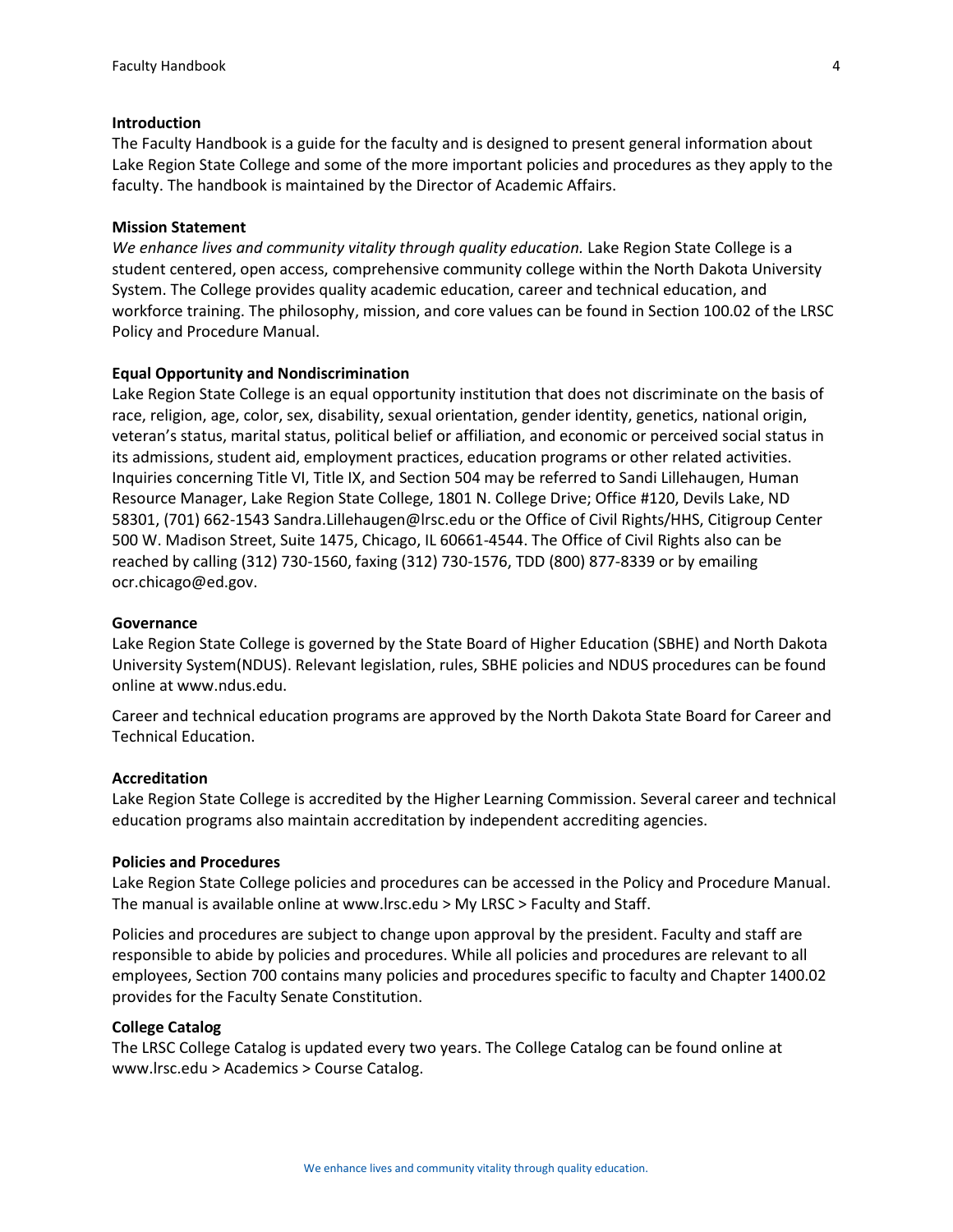# **Academic Affairs**

# **Faculty Responsibilities**

All faculty will be accountable to the Vice President of Academic and Student Affairs who may assign faculty an immediate supervisor for purposes of conducting the required classroom observation, supervisory evaluation, and approving leave, travel, and purchasing.

Faculty responsibilities include:

- Respond to student questions or concerns in a timely manner (within 24 hours preferably).
- Check voicemail, email, and mailbox daily.
- Maintain class attendance records.
- Provide instruction in accordance with the schedule determined by the Director of Academic Affairs.
- Campus-based faculty are required to be on campus a minimum of thirty-five (35) hours per week. This includes teaching, advising, committee work, recruiting, and office hours.
- Maintain adequate office hours for assisting students and colleagues.
- Maintain an up-to-date Outlook Calendar, including class times, office hours, meetings, committee assignments, off-campus activities, and personal leave.
- Faculty Senate members are required to attend Faculty Senate meetings, instructional staff meetings, division meetings, faculty in-service, Faculty Senate committee meetings, and their assigned college committee meetings.
- Conduct course assessments and contribute to program and division assessments as outlined in the LRSC Assessment Plan which can be found online at www.lrsc.edu.
- Update course and program curriculum as necessary and submit appropriate paperwork to Curriculum and Academic Standards Committee for review.
- Meet deadlines for grades, syllabi, term scheduling, textbook orders, assessment, etc.
- Submit budget requests prior to the deadline set by the Director of Academic Affairs, track expenditures, and ensure expenditures do not exceed approved budget.
- Cooperate with the development of library and instructional resources.
- Inventory furniture, equipment, and supplies in classroom, lab, shop, and office.
- Ensure compliance with the computer usage policy found in Section 900.09.01 of the LRSC Policy and Procedure Manual.
- Faculty must provide advance notice to their designated supervisor, the Director of Academic Affairs, and/or the Vice President of Academic and Student Affairs when they cannot meet class, a required meeting, or committee assignment. Faculty must report leave in accordance with Section 700.16 of the LRSC Policy and Procedure Manual.
- Recognize the College's commitment to the community by accepting speaking invitations to community groups, participating as judges for various community events, serving the community as a consultant in the development of civic projects, and maintaining high standards of personal conduct.
- All Faculty Senate members are responsible for advising students. Advisors must proactively communicate with their advisees. This includes helping them meet their graduation requirements, choosing classes that best meet their academic goals, mentoring in their academic area, and general guidance in their career choices. Academic advisement includes meeting with advisees throughout the semester, advising during Registration Days, and utilizing Starfish to report at-risk students.
- Faculty are required to familiarize themselves with degree options, program offerings, articulation and transfer agreements, and programs available from other colleges on the LRSC campus. This information can be found in the LRSC College Catalog and online at www.lrsc.edu.
- Perform other duties as assigned by the Vice President of Academic and Student Affairs.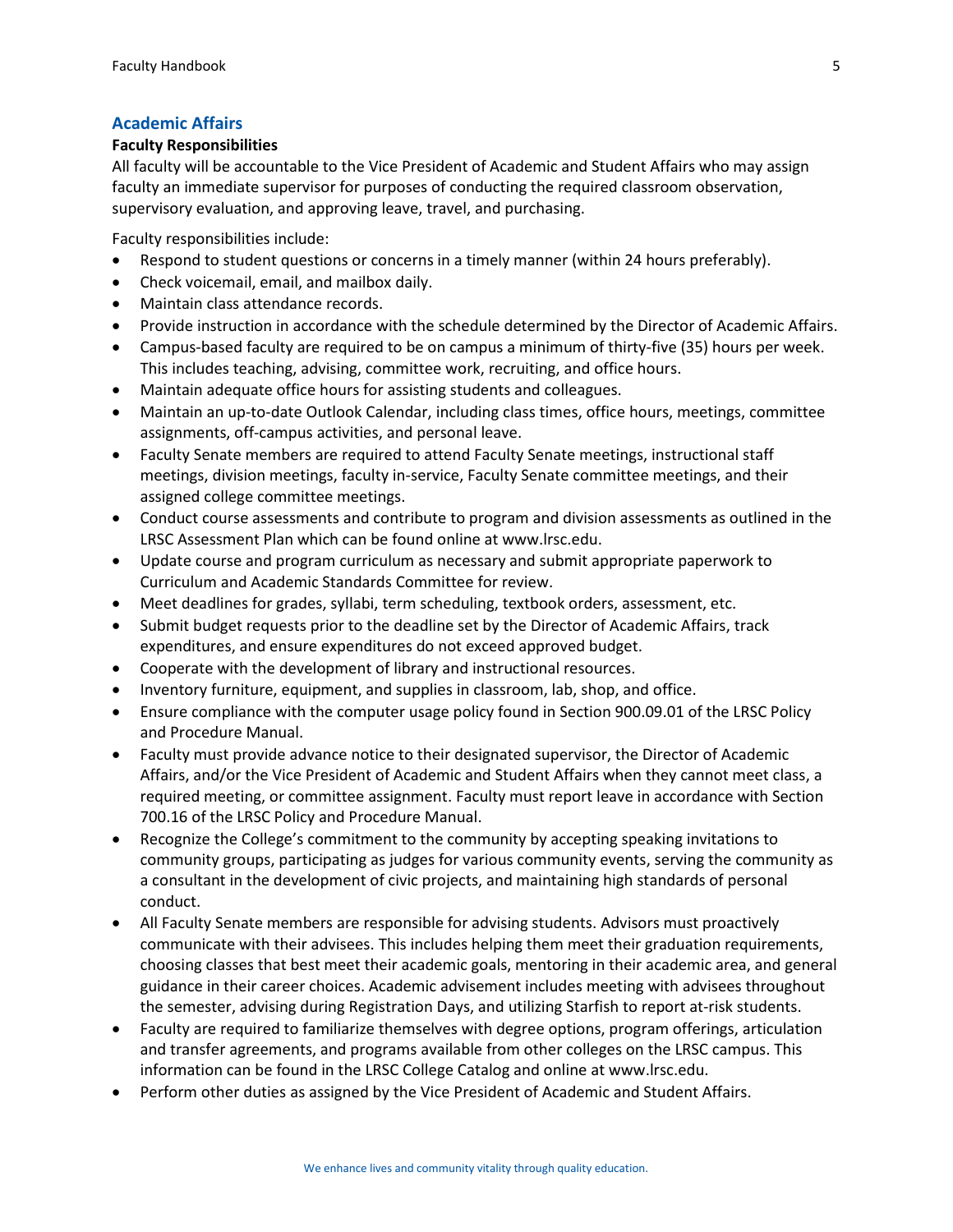#### **College Councils/Committees**

There are councils, committees, and consultative groups within the college that have been established by the Faculty Senate and/or the President. A full list of councils and committees can be found in Section 500 of the LRSC Policy and Procedure Manual.

#### **Faculty Senate**

Faculty Senate members are required to assist in the governance of the institution through their attendance at Faculty Senate meetings and contributions to committee work. The LRSC Faculty Senate Constitution can be found in Section 1400.02 of the LRSC Policy and Procedure Manual.

#### **Academic Appeal**

LRSC Policy 800.31 provides the procedure for academic appeals.

#### **Academic Integrity**

All faculty shall clearly state the consequences for academic integrity violations in their syllabi. The academic integrity policy can be found in Section 800.30 of the LRSC Policy and Procedure Manual.

## **Budget Process**

Each spring the Director of Academic Affairs asks for faculty input on the budget for the next fiscal year. Faculty are asked to submit a *Budget Request Form* outlining budget needs. Overall budget decisions are made to achieve campus goals and objectives. Each faculty is responsible for running their budget reports and tracking expenditures to ensure budgets are not exceeded. Any budget changes need to be approved by the supervisor.

## **Children in the Classroom**

Students are not allowed to bring children to class or to leave them unattended in the building. Should students be in need of childcare, the Director of Student Affairs can provide referrals.

## **Class Roster**

Class rosters are available in Campus Connection. Faculty are responsible for verifying the roster daily for the first week of class and ongoing thereafter. If a student listed on the class roster has not or is not attending, faculty shall utilize Starfish to issue an early warning notice. Students attending class who are not on the roster must be assisted in registering for the course.

#### **Continuing Education**

All permanent faculty may be allowed release time from their regular duties for the purpose of enrolling in up to three (3) academic classes per calendar year subject to guidelines stated in Section 700.12 of the LRSC Policy and Procedure Manual.

#### **Course Schedule**

The course schedule shall be published at least three weeks prior to the first day of registration to allow sufficient time for student advising.

#### **Curricular Changes**

Only the Curriculum and Academic Standards Committee may approve new courses and course modifications, including changes to credit hours, course descriptions, and course titles. Approval is also needed to change degree requirements, including curricular changes, additions, or deletions. Faculty members must follow proper procedures to recommend changes. Contact the Director of Academic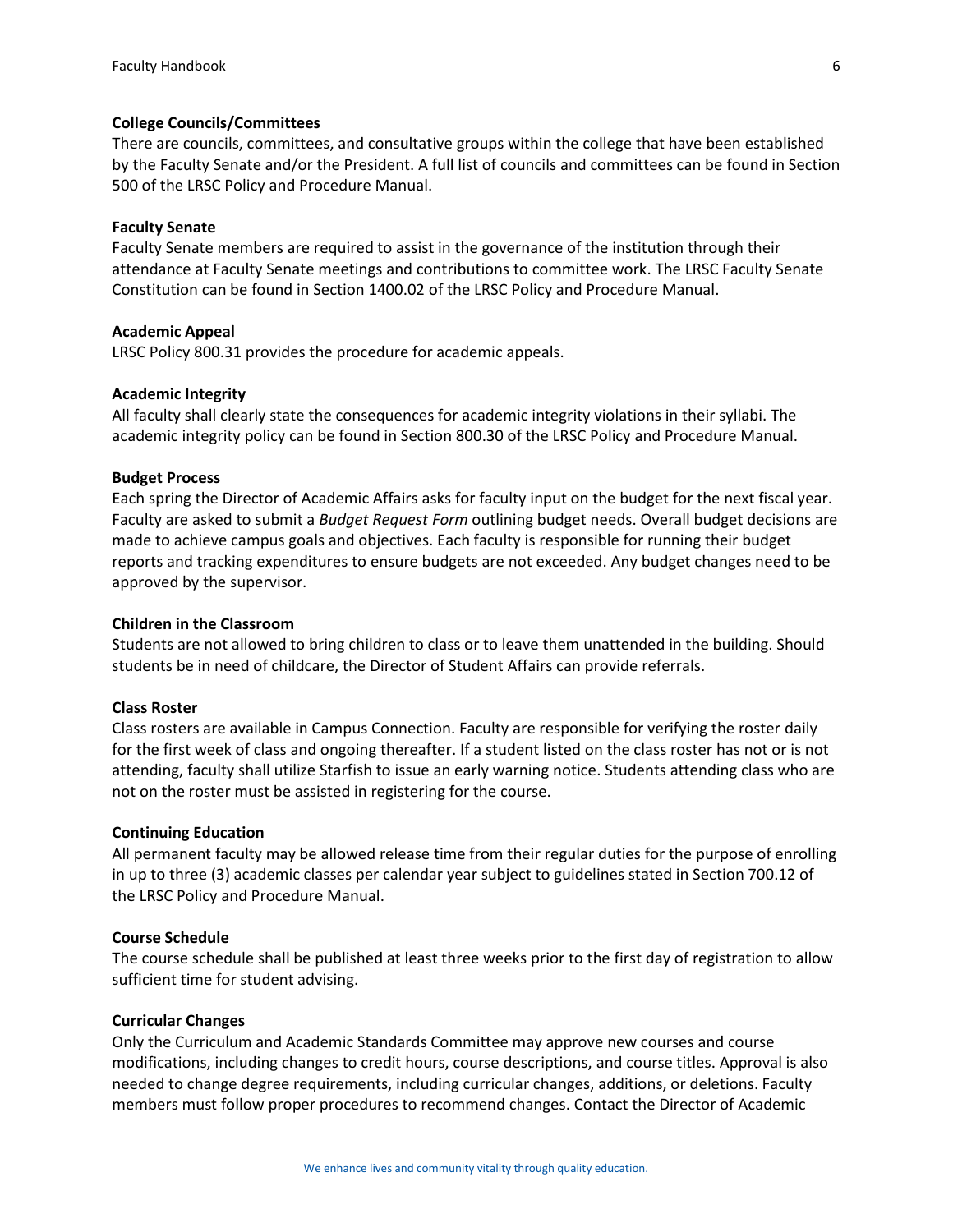Affairs for assistance.

## **Enrollment Capacity**

Enrollment capacity limits will be set by the Vice President of Academic and Student Affairs. Faculty can approve an increase to the enrollment capacity upon request. Any class with fewer than four students will not count toward the faculty members required credit load and may be cancelled by the Director of Academic Affairs, in which case the faculty member and supervisor will negotiate the additional administrative or teaching responsibilities needed to give the faculty member a full load.

## **Evaluation**

The faculty evaluation process can be found in Section 700.09 of the LRSC Policy and Procedure Manual.

#### **Field Trips**

All field trips must be requested by the faculty member using a *Field Trip Request* form and approved by the Vice President of Academic and Student Affairs and the President. Requests for field trips must be made at least five days before the trip occurs. Only field trips that have definite instructional value will be given consideration.

## **Finals**

Finals shall be given during finals week. The week prior to finals week is for the presentation of new material and/or to review previous material. Faculty that have full-semester courses that meet on Fridays may choose to give their final on the Friday before finals week. Students with special circumstances, and with instructor approval, may request permission from the Vice President of Academic and Student Affairs to take their final early.

#### **Professional Growth**

The Professional Growth Committee of the Faculty Senate shall establish and maintain an ongoing Faculty Development Program. The program is subject to approval by the President.

Each full-time faculty member shall submit an annual plan for professional growth. This plan shall contain an analysis of knowledge, skills and competencies to be acquired during the academic school year. The plan shall also contain the faculty's list of activities in order to achieve these goals.

Funding to support professional growth activities are provided to the Faculty Senate. The Professional Growth Committee approves requests for funding. Should a request involve out-of-state travel, the Vice President of Academic and Student Affairs must approve the travel. International travel requires approval by the President. The institution reserves the right to rescind approval for international travel to locations identified as level two, three, or four on the U.S. Department of State's travel advisory list.

## **Rank and Tenure**

Rank and tenure guidelines are found in Sections 700.13 and 700.14 of the LRSC Policy and Procedure Manual.

#### **Student Attendance**

Instructors are required to keep attendance in each class. The last date of attendance must be noted when a student receives a failing grade but stopped attending at some point during the semester. Regular attendance is required of students. Instructors will explain their attendance policy in each course and clearly state it in the syllabus. When absence from class becomes necessary, it is the responsibility of the student to contact the instructor (prior to the absence whenever possible) to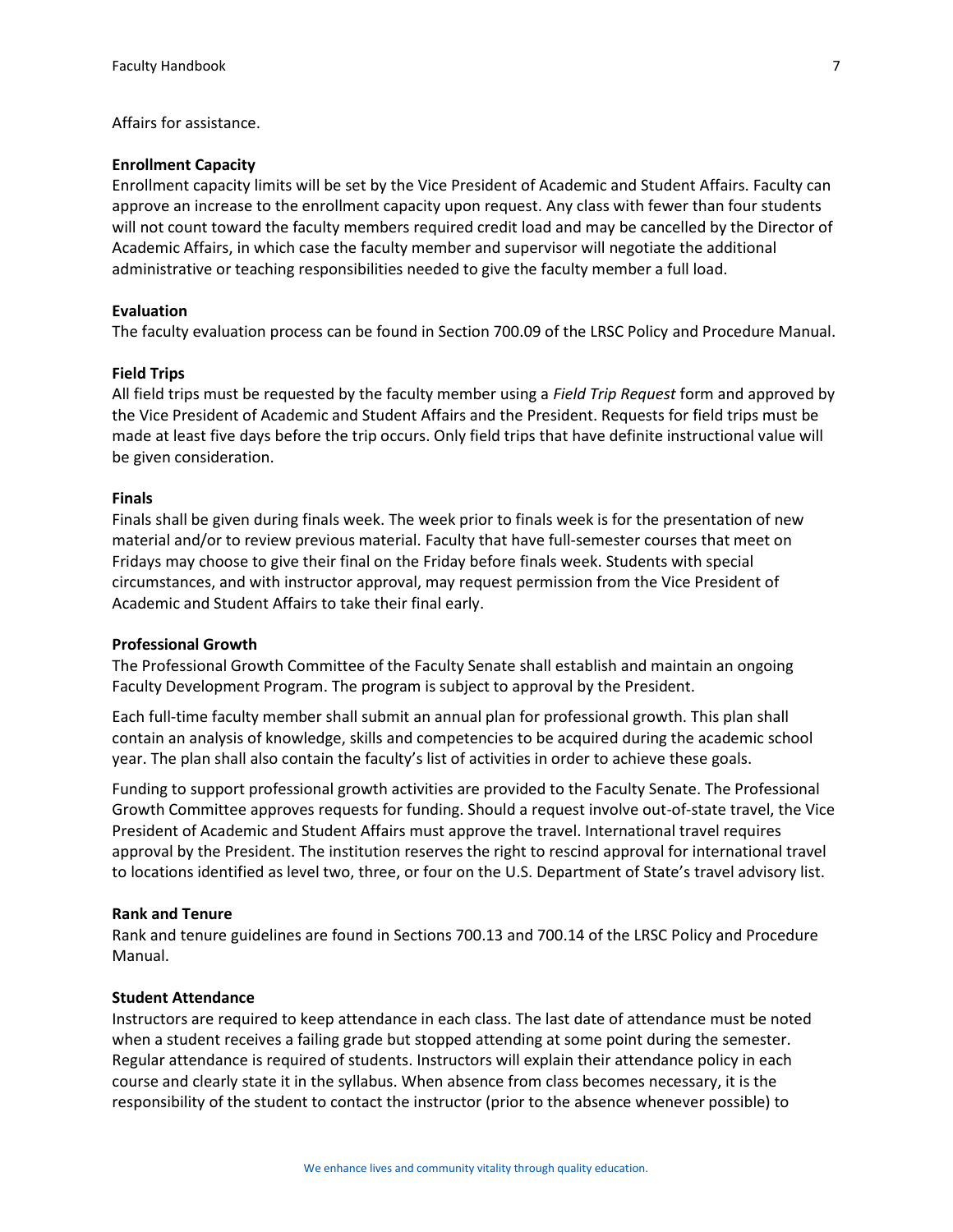request an excused absence. Students are not graded on attendance; however, when an instructor gives daily assignments, they do not have to allow students to make up the assignment as long as the policy is clearly stated in the syllabus. The student is responsible for mastery of material and completion of missed assignments. Failure to do so may affect the grade of the student regardless of the reason for the absence.

Students who have not attended class during the first seven days of the session may be administratively dropped from the course by the institution. Nonattendance is defined by failure to attend a campus course(s) at least once or failure to participate in an online class(s) or engage in an academically related activity. Logging into an online class is not sufficient, by itself, to demonstrate academic attendance by a student.

When the number of absences exceeds double the credit hours for a course by the last day to drop the courses with record, students may be administratively withdrawn by the Registrar at the request of the instructor. Students who fail to attend and have not been administratively withdrawn will receive a grade of "F" in the course.

The full attendance policy, with additional exceptions to the attendance expectation, can be found in Section 800.14 of the LRSC Policy and Procedure Manual.

## **Student Employees**

Student employees may be assigned to individual faculty upon request. If the need for a student employee arises, it is the responsibility of the faculty to include the expense in their budget request for the next fiscal year. Notify the Director of Academic Affairs if a student employee is needed.

## **Supplies**

Basic classroom and office supplies are located in the supply closet outside the Vice President of Academic and Students Affairs office. Items are ordered in limited quantities. Requests for additional items can be directed to the receptionist.

#### **Tuition Assistance**

Faculty and/or their dependents may qualify for tuition assistance as identified in Sections 400.33, 700.03, and 700.12 of the LRSC Policy and Procedure Manual.

#### **Grading System**

A traditional grading system using A, B, C, D and F, is used for credit courses. "A" indicates work of exceptional quality, "B" indicates above average work, "C" indicates average work, "D" work which is unsatisfactory but carries credit, and "F" unsatisfactory work carrying no credit. An Incomplete ("I") is given when, for a valid reason, work cannot be completed as scheduled.

If a student withdraws from a course before the last ten (10) days of the course, his/her grade is recorded as "W". If a student withdraws from a course within the first ten (10) days of the semester, no recorded "W" will appear on the transcript.

Quality of work is indicated by grade points calculated as follows:

- "A" 4 honor pointes per credit hour
- "B" 3 honor points per credit hour
- $C'' 2$  honor points per credit hour
- "D" 1 honor point per credit hour
- "F" 0 honor points per credit hour
- "I" Incomplete, not included in grade point average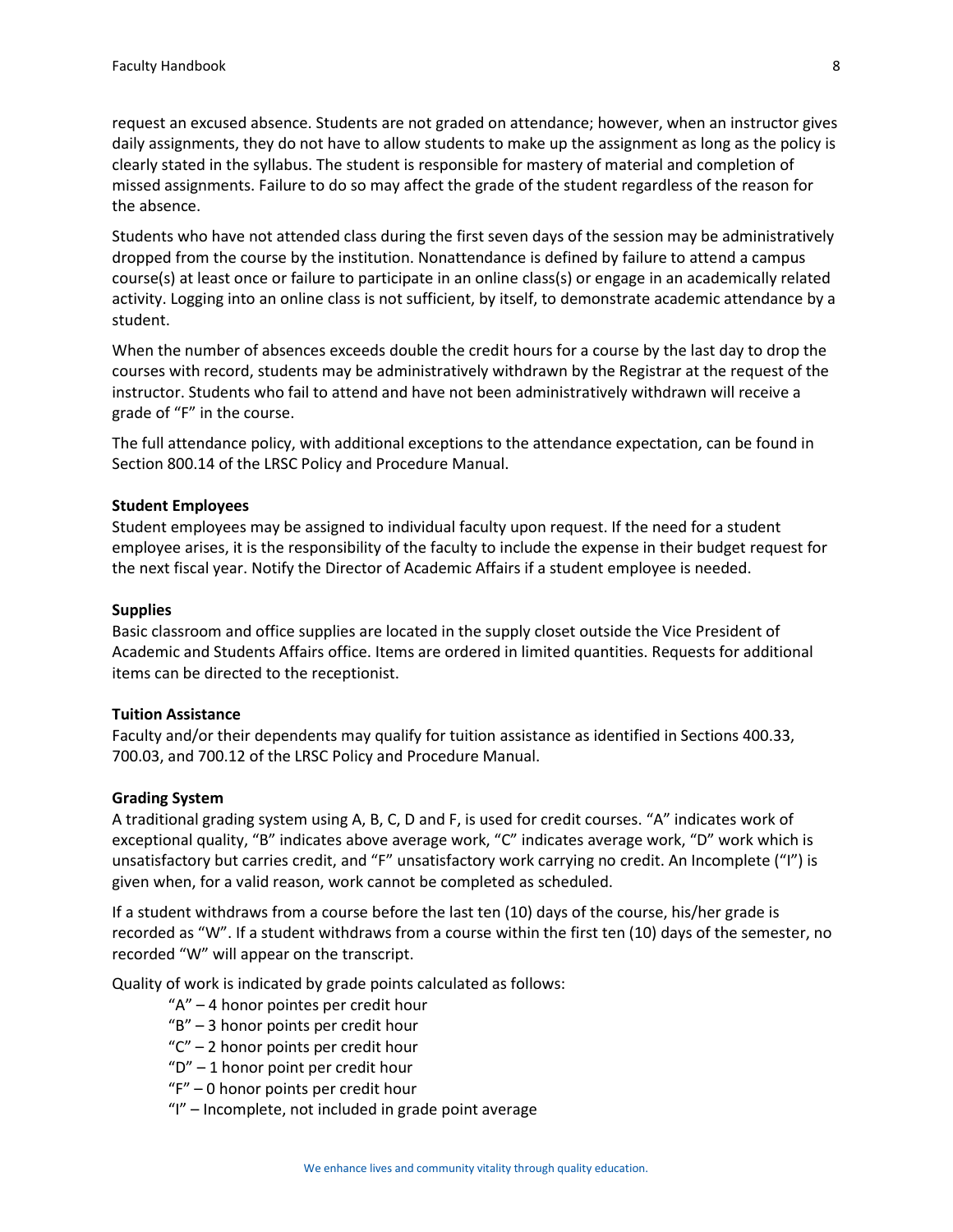"P" – Satisfactory, not included in grade point average "S" – Satisfactory, not included in grade point average "U" – Unsatisfactory, not included in grade point average "W" – Not included in grade point average "AU" – Audit, not included in grade point average

Grade point average is determined by dividing the total number of honor points earned by the total number of semester hours with honor points. Credit with grades of "W", "I", "P", "S" or "AU" are not included in computing the grade point average. Incomplete grades are computed into the final transcript as carrying no credit hours or honor points.

If a student repeats a course, the record of both the original and the repeated course will be retained on the student's record, but only the honor points eared and credit gained in the last retaking will be used in computing the cumulative grade point average.

Students completing twelve (12) semester hours or more with no incompletes and receiving a 4.0 GPA are included on the President's list each semester. Students completing twelve (12) or more semester hours with no incompletes and receiving a GPA of 3.25 or better but not 4.0 are included on the Dean's list each semester.

## **Reporting Grades**

Grades are due the first Tuesday following the last scheduled week of the session. All grades are to be entered using Campus Connection following the procedures outlined by the Registrar's Office. It is essential that instructors follow the grading procedures identified in their course syllabus. Instructors are required to supply the last date of attendance for any student who receives a grade of "I" or "F".

#### **Incomplete**

At the discretion of the instructor, an "I" (incomplete) may be granted when students are unable to complete course requirements for reasons beyond their control and when arrangements have been made with the instructor before the end of the term. Incompletes not removed by the end of the next term will be converted to the grade assigned for the work completed at the end of the term when the incomplete was issued.

#### **Interstate Passport Network**

LRSC is a founding member of the Interstate Passport Network, which provides a framework for block transfer of lower-division general education based on learning outcomes in nine areas:

- Foundational Skills: oral communication, written communication, quantitative literacy
- Knowledge of Concepts: natural science, human cultures, creative expression, human society and the individual
- Crosscutting Skills: critical thinking and teamwork and value systems

The Interstate Passport Network (Passport) is a consortium of public and private, regionally accredited two-year and four-year institutions dedicated to providing an efficient process for students transferring from one institution to another and avoiding the need to repeat academic work already successfully completed. For a list of Network member institutions, visit www.wiche.edu/states.

The Passport is awarded to students who achieve the Passport Learning Outcomes in all nine areas at transfer-level proficiency. The Passport transfers as a block and is recognized by each Passport receiving institution as fulfilling lower-division general education requirements in the nine identified Passport areas. Successful completion of the Passport will be noted on students' transcripts. LRSC's Passport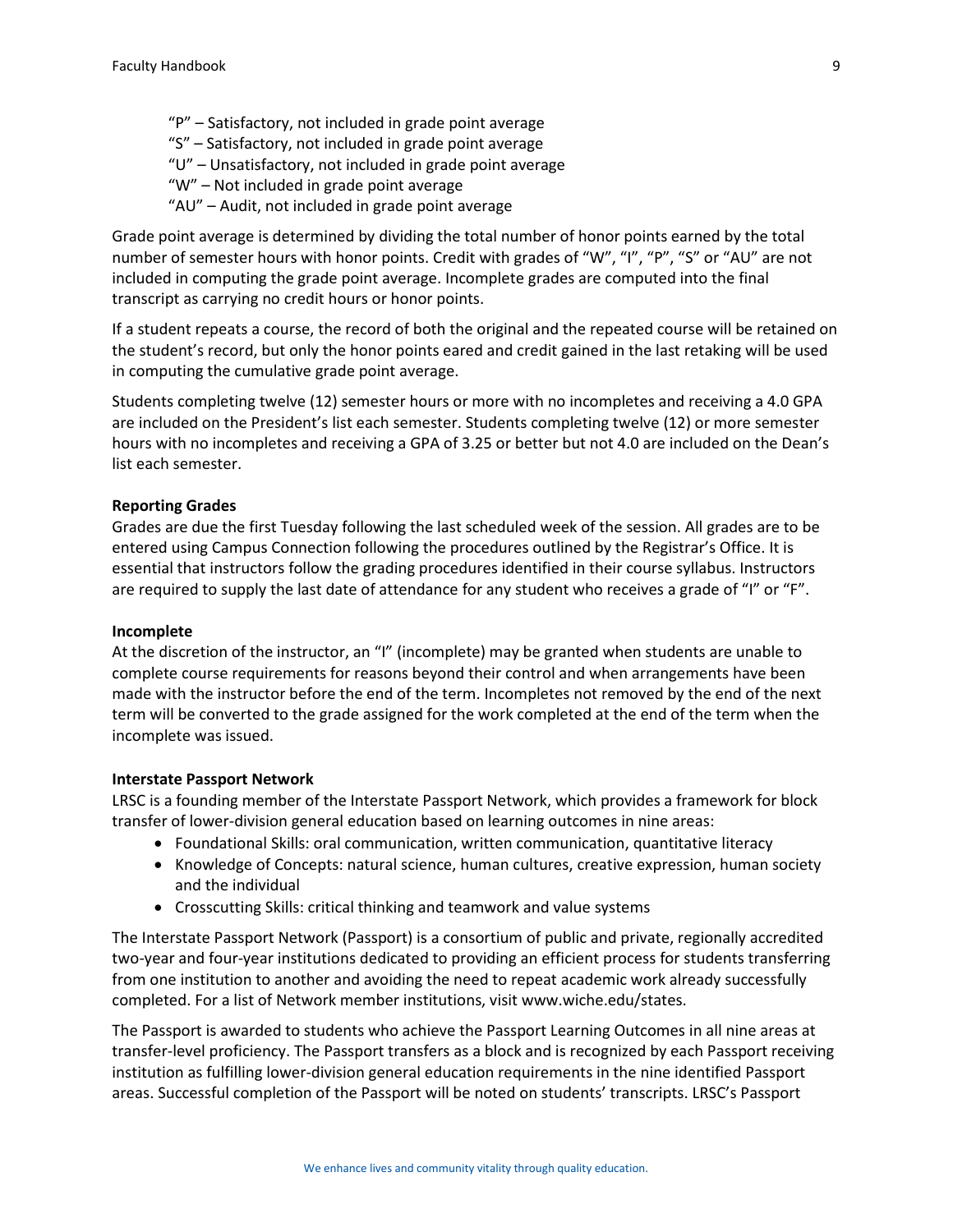block matrix is available online at www.lrsc.edu.

## **General Education Requirement Transfer Agreement (GERTA)**

The North Dakota University System (NDUS) General Education Requirement Transfer Agreement (GERTA) was developed to assist students who transfer within the NDUS. This agreement states that students who transfer to a NDUS institution after completing their general education coursework at any other NDUS institution will be deemed to have met all lower division general education requirements at the transfer school. A minimum of 39 semester hours must be completed in the areas of communication; arts and humanities; social sciences; and mathematics, science and technology. An additional 21 elective semester hours is required. If all general education courses have not been completed before transferring, courses will be applied to the general education requirements of the NDUS institution being transferred to on a course by course basis.

The LRSC College Catalog includes a matrix that indicates which class offerings meet the General Education Requirement (GER) for the Associate in Arts Degree, Associate in Science Degree, and Associate in Applied Science Degree. Courses included in the NDUS GER column are approved by the NDUS institutions as meeting the requirements of GERTA.

## **Division Mission Statements**

Academic Division Mission - The Academic Division focuses on the student, providing high-quality, accessible educational opportunities in the liberal arts. The division strives to maintain an educational environment in which students learn to think critically and creatively and to express themselves cogently, broadening their understanding of life and their ability to function successfully and to their full potential in a complex and changing society.

Career and Technical Education (CTE) Division Mission - The CTE Division offers various specialized programs. The division frequently assesses industry trends and standards and alters curricula to ensure the quality of its programs. It is the mission of the CTE Division to provide students with current knowledge and training necessary for immediate entry into various specialties within the job market.

## **General Education Objectives**

Faculty shall choose three objectives that they will assess through the instruction of their course.

- **I. An educated person must have a critical appreciation of society and of self. This includes some understanding and experience in thinking about moral and ethical problems which enable an educated person to make discriminating moral choices—***personal/inter-personal skills.*
	- 1. To understand how a human being behaves individually and how one is linked to one's social and natural environment—*know thyself.*
	- 2. To understand the complexities and uncertainties of personal and social environments, to understand how individuals may be changed and controlled by their environments, and to develop skills to change and control environments—*personal change and growth.*
	- 3. To apply knowledge gained in the educational process and use that knowledge in everyday living—*apply knowledge to the real world.*
	- 4. To develop skills for designing and evaluating a personal mental and physical health program—*mental and physical wellness.*
	- 5. To recognize the importance of leisure and develop the use of leisure for positive life changes—*importance of leisure.*
	- 6. To develop the ability to make responsible decisions based upon understanding and experience in discussing moral and ethical problems in society—*values and ethics.*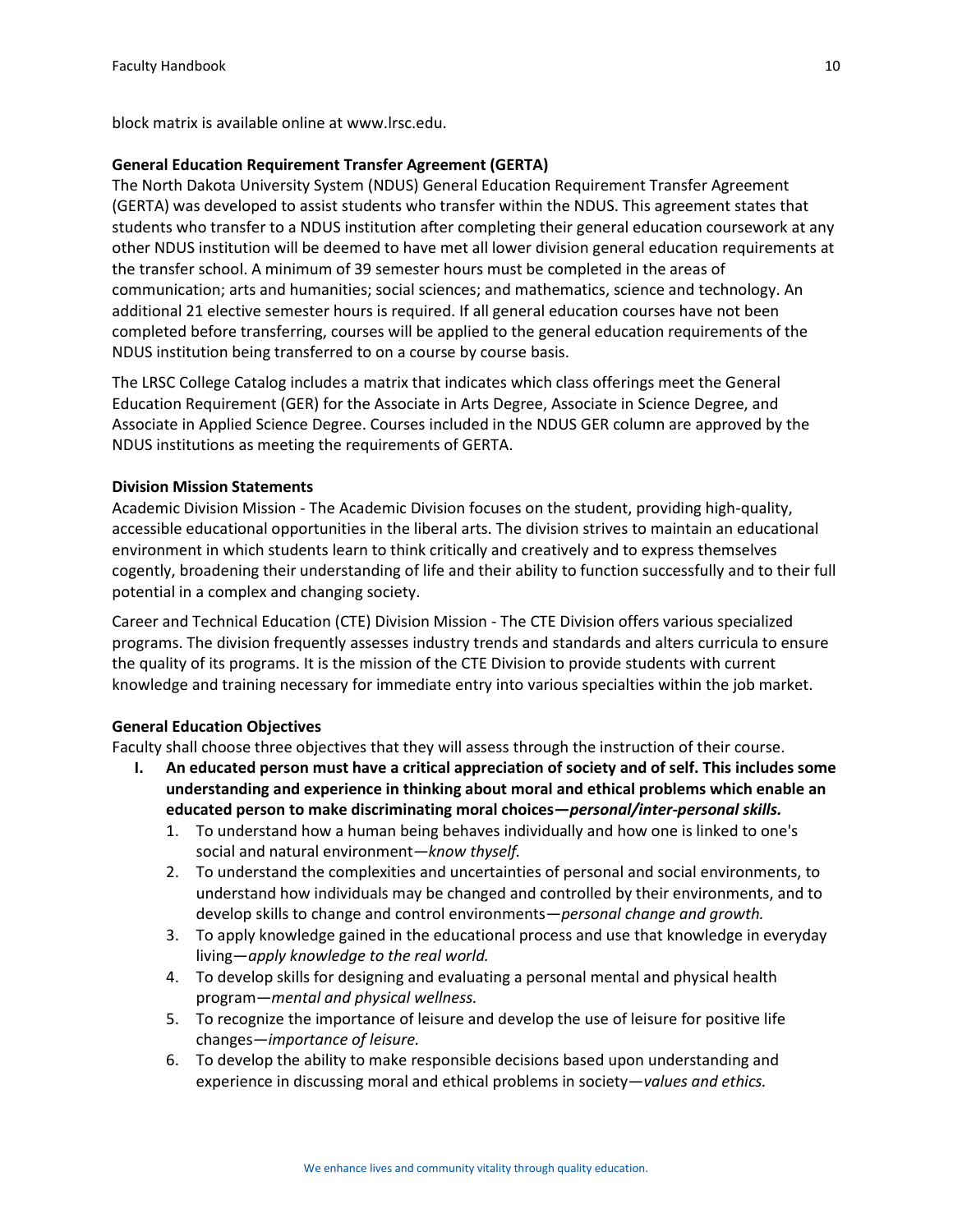7. To develop work habits and ethics necessary to function effectively in the workplace—*workrelated skills.*

# **II. An educated person must be able to think, speak, and write effectively** *communication/thinking skills.*

- 1. To develop a working knowledge of the English language to communicate effectively by writing and speaking clearly and concisely—*present ideas (oral/written.)*
- 2. To develop the skills necessary to gather, integrate, synthesize, and analyze written and oral information in a critical manner—*rational/critical/higher-order thinking.*
- 3. To use information objectively for solving problems and arriving at alternative solutions *problem-solving skills.*
- 4. To develop the critical listening and reading skills needed to interpret the messages of speakers and authors—*reading/listening critically.*
- 5. To nurture creative thinking and intellectual curiosity through opportunities and incentives and to encourage attempts at different, divergent solutions to open-ended questions, problems, and situations—*creativity/intellectual curiosity.*
- 6. To conceptualize links between events, entities, and ideas and the large context in which they occur—*integrate ideas of the world.*
- **III. An educated person must have an understanding of other cultures to enable one to conduct life with reference to the wider world within which one lives—***global/multi-cultural experiences.*
	- 1. To gain knowledge of Western and non-Western cultures and other times in order to better understand the world and its people—*the world/Eastern/Western civilizations.*
	- 2. To recognize that world events are interdependently linked, are affected by the social environment, and are influenced by institutions created within an interactive society, and to understand that impact on one event has ramifications for other events and for the whole *understand world events from differing disciplines.*
	- 3. To nurture a philosophy that asserts the dignity of humanity while understanding the value of world diversity in race, ethnicity, and culture—*global culturalism.*
	- 4. To encourage development of a working knowledge of a second language— *communication and understanding.*
- **IV. An educated person must have an appreciation for and an informed acquaintance with the arts and humanities. Experiencing the aesthetics of literature, the arts, and history will provide enrichment in a variety of diverse fields and life experiences—***aesthetic/ intellectual experiences.*
	- 1. To develop a knowledge of and appreciation for human accomplishments in art, music, literature, and history—*appreciation for the arts and humanities.*
	- 2. To understand the connectedness and inter-dependency between events, entities, and ideas and the large context in which they exist—*inter-disciplinary understanding.*
	- 3. To understand literary concepts presented through literary works in the humanities, history, and English—*understanding literary concepts.*
	- 4. To develop a consciousness of history and an understanding of the common heritage of Western civilization—*understand social, economic political structures.*
	- 5. To foster an understanding of the benefits and responsibilities of living in a democratic society—*citizenship/leadership.*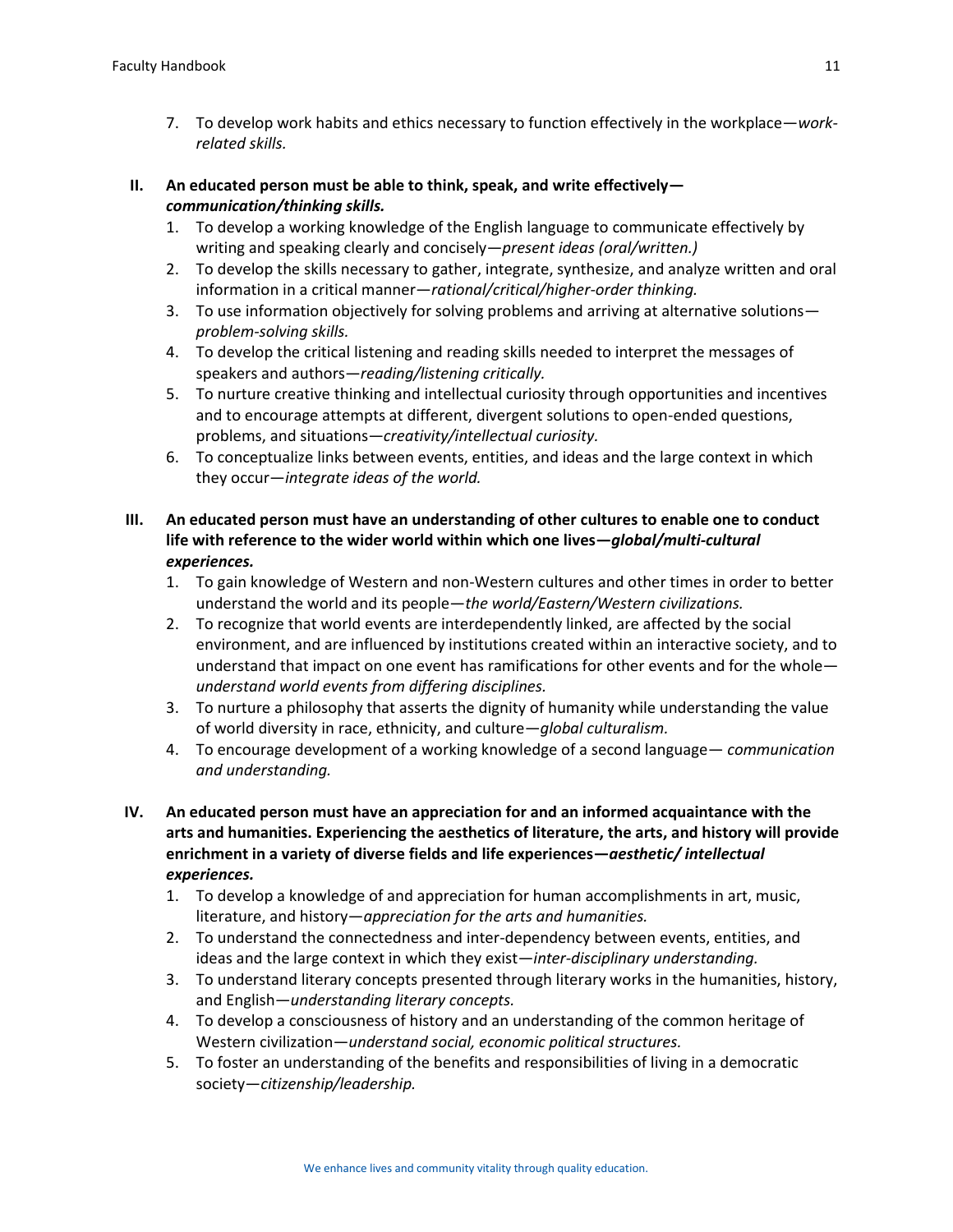- **V. An educated person must have an informed acquaintance with and an appreciation for science and mathematics and their contributions to society—***mathematics/sciences applications.*
	- 1. To develop a conceptual understanding of mathematics and a practical knowledge of mathematical application—*numerical.*
	- 2. To understand and appreciate the natural physical environment of the planet Earth, thus promoting an ethic of stewardship and ecology—*environment.*
	- 3. To gain knowledge of the properties of the universe for understanding and application *physical.*
	- 4. To foster an attitude of intellectual inquiry and methodology which will expand one's view of the universe and the place of humanity within it—*scientific method/inquiry.*
	- 5. To provide a general knowledge of the human body and its systems—*biological.*
- **VI. An educated person must be literate in current and future technologies—***technology/ computers/information applications.*
	- 1. To explore the nature, role, and impact of technology on the environment and society *technology literacy.*
	- 2. To develop a working knowledge of computers and computer programs and their functions—*computer literacy.*
	- 3. To apply current technologies to access and utilization of information—*application of technology.*
	- 4. To develop the skills necessary to locate and gather information from both print and nonprint resources—*library/information literacy.*

# **VII. An educated person must have a continued commitment to life-long learning—***life-long learning experiences/skills.*

- 1. To develop a pattern of intellectual curiosity and inquiry which promotes life-long learning *value of life-long learning.*
- 2. To nurture and promote the ability to adapt to an ever-changing society—*adapt to the future.*
- 3. To develop an interest in serving the community—*community service.*

# **Student Support Services**

# **TRiO Student Support Services**

TRiO Student Support Services offers services to low-income, first generation, or disabled college students. It provides opportunities for students toward successful completion of their postsecondary education. This program increases the college retention and graduation rates of its participants and facilitates the process of transition from one level of higher education to the next.

The program provides participants with assistance in basic skills in math, writing and English; provides tutoring, advising and training in technology; and offers instruction in study skills and cultural enrichment.

# **Power Skills Center**

The Power Skills Center provides training in study skills, individual and small group tutoring, career exploration, financial literacy and financial aid support, and academic advising. Students who are not enrolled in TRiO Student Support Services are eligible for assistance through the Power Skills Center.

# **Counseling**

The Director of Counseling assists and enables students in personal and career development. LRSC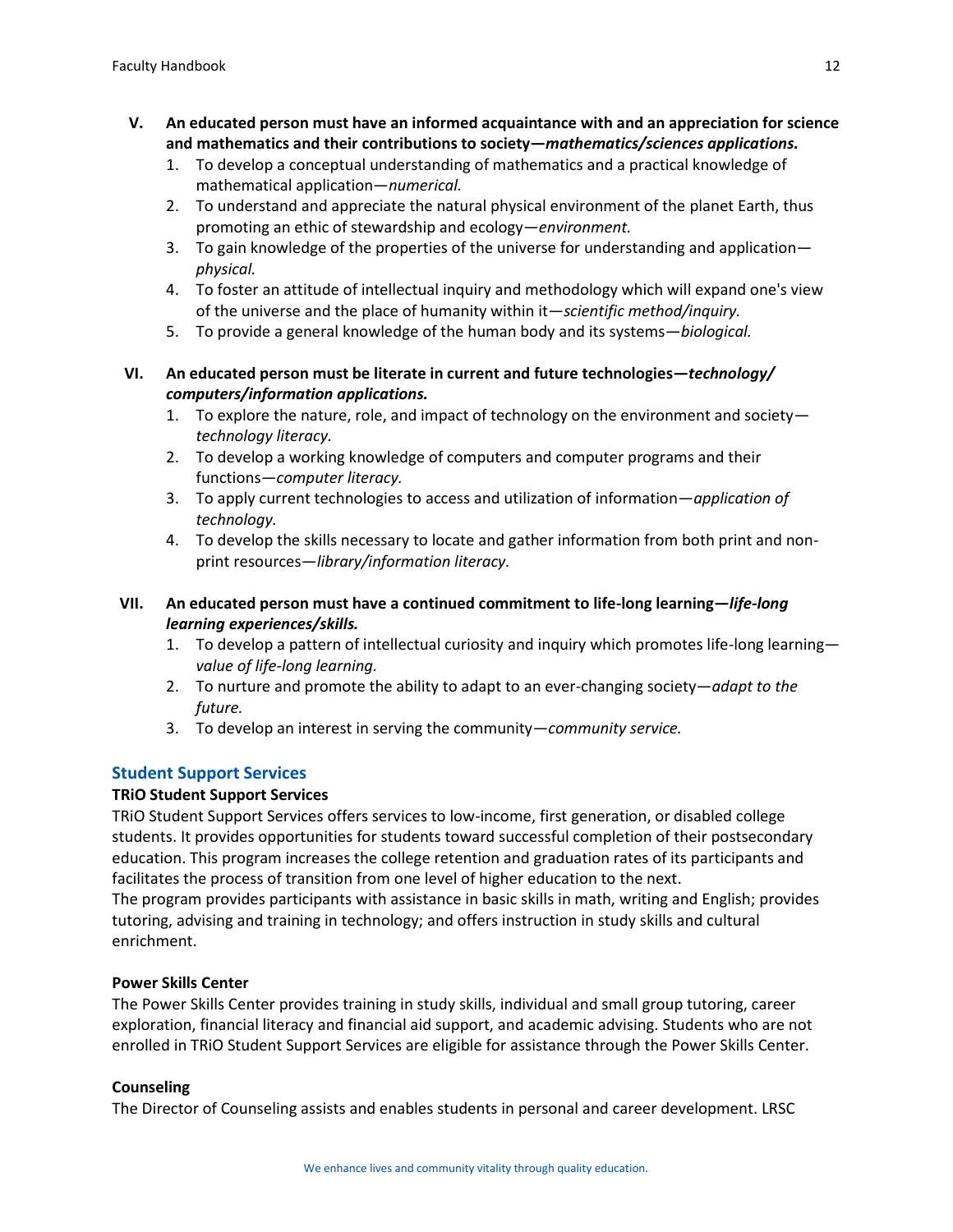provides free, confidential consultation regarding personal and career counseling that may include intervention and referral services.

#### **Proctoring Services**

The Power Skills Center will assist with individual student test proctoring and assist students needing special accommodations. Full course test proctoring assistance is provided by the Academic Affairs Office.

## **Tutoring Services**

The Power Skills Center or TRiO Student Support Services will provide tutoring services.

#### **Learning Commons**

The renovated Paul Hoghaug Library offers spaces that support learning, including spaces for group work and individual study, instructional rooms, computers, multi-media labs, and comfortable seating areas. The library is an excellent resource for all types of research, providing numerous print, video, audio, electronic, and other resources. All materials can be accessed from the online catalog system through Online Dakota Information Network (ODIN). ODIN offers the interlibrary loan feature where students can request materials owned by other North Dakota libraries.

Faculty may use their electronic identification card to checkout materials. The library houses a number of materials that can be used to supplement the curriculum. These materials are listed in the ODIN catalog.

The library will house and check-out materials placed on reserve. If you have readings or supplementary material for students, these can be placed on reserve. Students can check out reserve items overnight or use it in the library only, depending on how the reserve is set up. Contact the librarian for assistance.

## **Campus Safety**

## **Annual Campus Security and Fire Safety Report**

LRSC publishes an Annual Campus Security and Fire Safety Report. This report can be found online at www.lrsc.edu > Student Life > Campus Healthy, Safety, & Security.

The Devils Lake Police Department, in an agreement with LRSC, provides all patrol and investigative services, including responding to calls of emergency and non-emergency nature. They also provide for the investigation of all criminal activity. The Lake Region State College Police Department provides an emergency response to a crime in progress that threatens the safety and/or security of persons or property.

Faculty should contact 911 during an emergency to alert police, fire, or EMS. Internally, faculty should alert the Safety and Security Team by calling #11 from any campus landline.

## **Sexual Misconduct & Title IX**

Student and employees must comply with federal law and follow LRSC Policy 1500.09 *Sexual Misconduct and Title IX Compliance* and attend annual training.

All LRSC faculty and staff are considered responsible employees. Responsible employees must address sex and gender-based discrimination and harassment, and report misconduct to the Title IX Coordinator or to a vice president.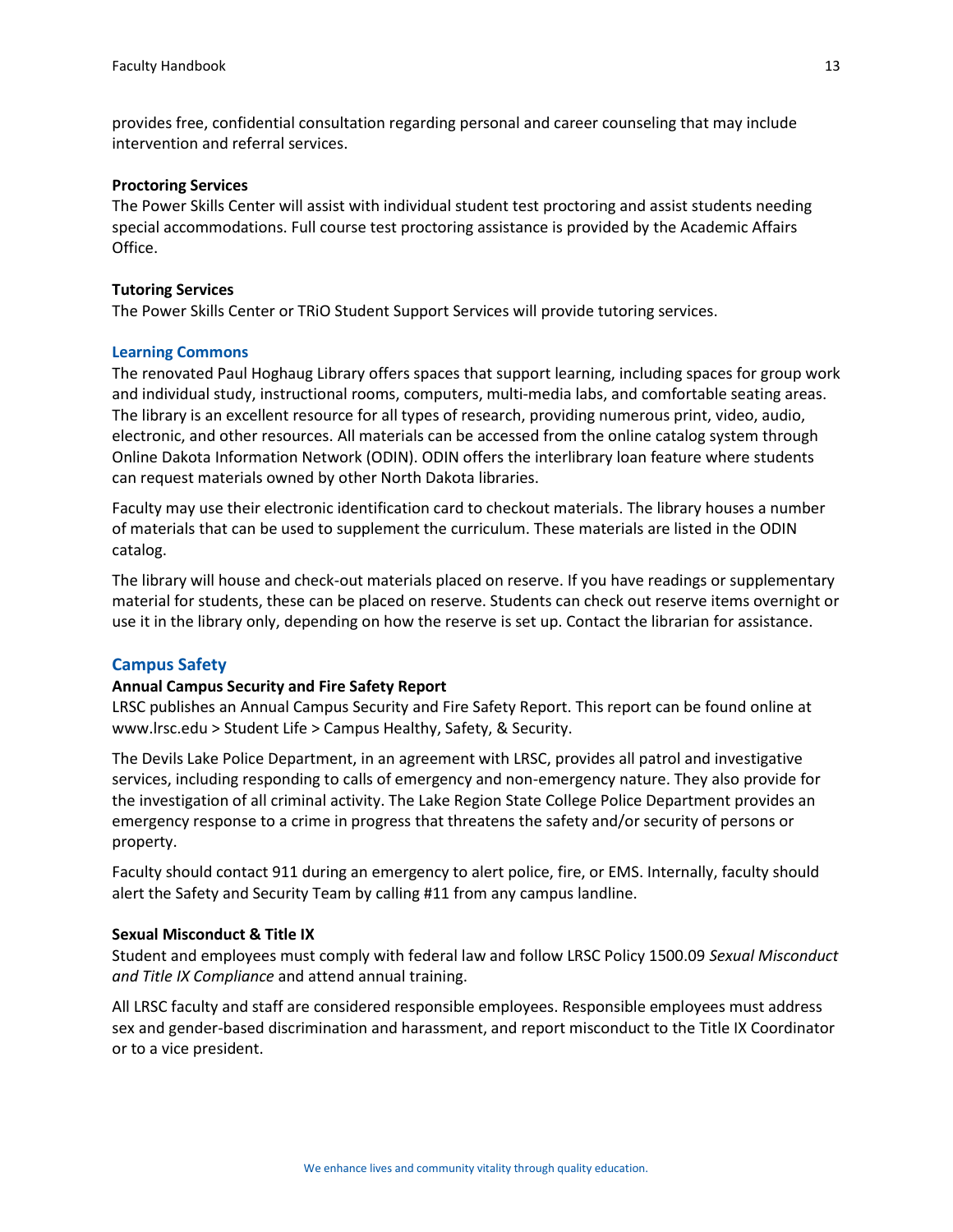# **Administrative Affairs**

# **Conflict of Interest**

All faculty are required to abide by the Conflict of Interest Policy found in Section 700.21 of the LRSC Policy and Procedure Manual.

# **Distracted Driving**

Use of cellular phones and handheld communication devices safety is a primary concern when employees are driving a State Fleet vehicle or their privately-owned vehicle on state business. In order to reduce the risks associated with distracted driving, it is the policy of LRSC to prohibit the use of cell phones (including hands free) or any other mobile device while operating a motor vehicle on state business. This restriction includes answering or making phone calls, engaging in phone conversations, reading or responding to e-mails and text messages, and accessing the internet. These restrictions do not apply to emergency calls, or brief calls that are identified and designated as necessary to fulfill critical job responsibilities.

# **Faculty Records**

Faculty records will be maintained in accordance with the open records provisions of the North Dakota Century Code. Faculty members may request a review of their personnel folders according to state law. Faculty personnel files are retained by the Administrative Affairs Office. Student evaluations are retained by the Academic Affairs Office.

# **Keys**

Instructors may contact the Director of Academic Affairs for assistance in obtaining door access and the receptionist for a mailbox key.

Faculty or staff members, when acting as advisor, must not leave the until all students using the facilities have left. Students cannot be responsible for locking up after an activity.

Requests for special custodial services, classroom or office improvements, furniture, etc. must be made to the Director of Academic Affairs who will coordinate with the Physical Plant Director.

## **Payday**

Salary checks for college personnel are issued twice each month. Payday shall be the last day of the month for the pay period consisting of the first day of the month to the fifteenth day of the month. For dates worked from the sixteenth of the month to the last day of the month, payday will be the fifteenth of the following month. *If payday falls on a Saturday, Sunday, or holiday the preceding work day will be payday*.

All Lake Region State College employees are required to participate in direct deposit of wages unless one of the exceptions, as listed in NDUS Procedure 702.5, is approved by the Vice President of Administrative Affairs.

## **Resignation**

A member of the faculty may request a release from their contract by submitting a letter of resignation to the President through the Vice President of Academic and Student Affairs. Only under exceptional circumstances, and where a suitable replacement can be found, will such requests be considered.

## **Travel Reimbursement**

Expense reports will be submitted using the Travel and Expenses module of the Finance system as defined in Section 400.06 of the LRSC Policy and Procedure Manual. The Vice President of Academic and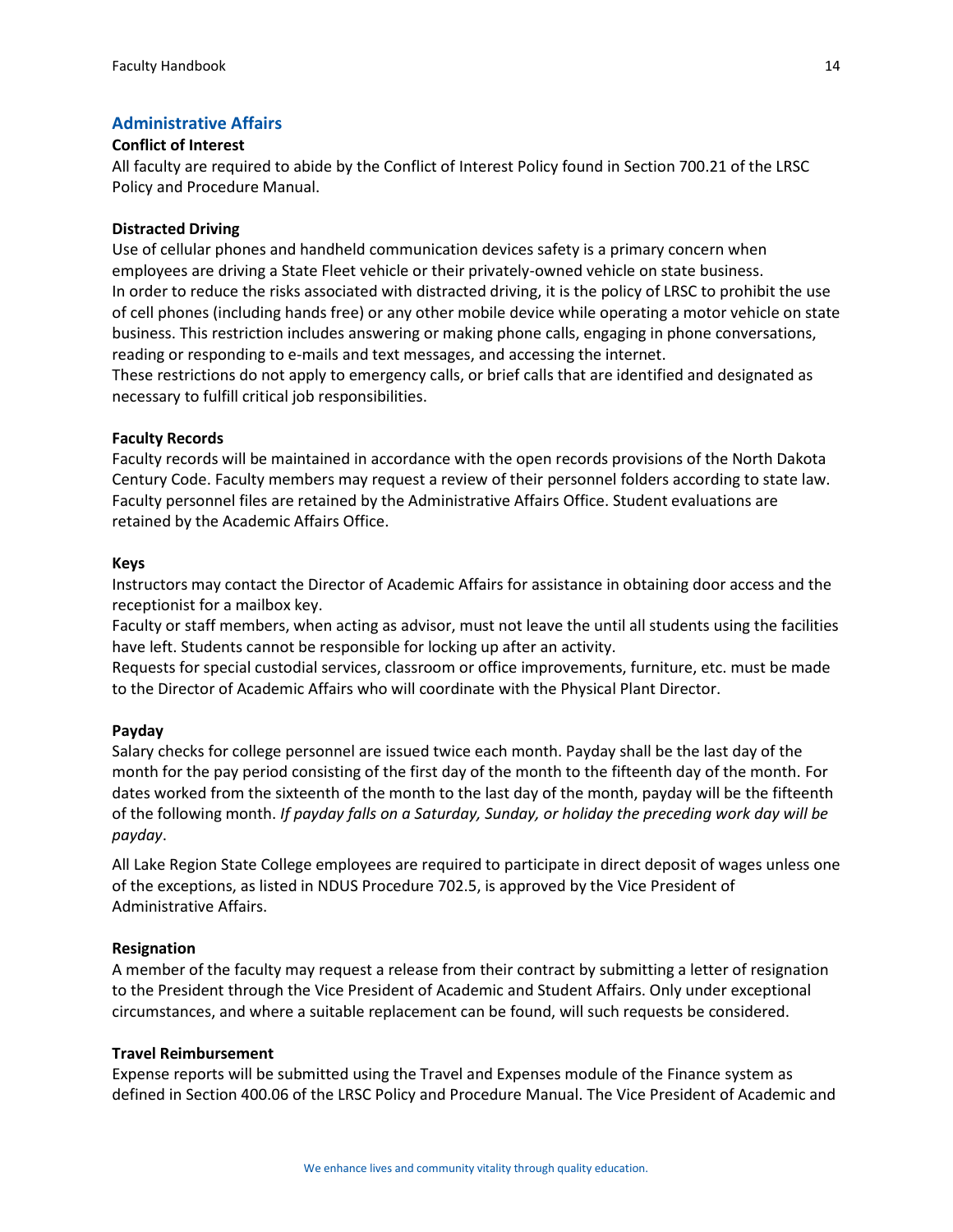Student Affairs requires faculty to submit for reimbursement within 90 days of return from travel.

## **Vehicle Usage**

LRSC has state fleet vehicles available for work travel. The full policy can be found in Section 400.21 of the LRSC Policy and Procedure Manual. State Fleet vehicles can be reserved in the Bookstore. Per LRSC Policy 400.06, employees are encouraged to use a State Fleet vehicle for business use. Mileage reimbursement for business use of a privately owned vehicle, regardless of type, will be at the rate in effect at the time of travel for the Sedan/Wagon vehicle category listed on the North Dakota Department of Transportation State Fleet Services Rental Rates schedule. For special circumstances listed below the reimbursement rate will be the Privately Owned Vehicle Mileage Reimbursement Rate established by the U.S. General Services Administration (GSA).

- 1) A request for a State Fleet vehicle was received at least one week prior to the planned travel date and it was determined by Lake Region State College that no State Fleet vehicle would be available, or
- 2) Lake Region State College has determined that the provision of a State Fleet vehicle is not generally feasible where the employee is physically located, or
- 3) Permission has been granted by the employee's supervisor due to unique circumstances. An explanation of the unique circumstances must be included on the employee's travel and expense submission and signed by the Vice President of Academic and Student Affairs.
- 4) When a privately owned vehicle, regardless of type, is used, miles to and from the destination city, plus 5 miles per day, will be the only reimbursable miles.

# **Information Technology Services**

## **Email**

An NDUS email account is required for all employees and students. LRSC uses Microsoft Office 365 for our email solutions.

## **IT Help Desk**

If you encounter a computer problem, you should contact the Computer Help Center at extension 21596 or submit a Help Center ticket at www.lrsc.edu>My LRSC>Faculty & Staff>IT Help Desk.

# **IT Support**

Requests for technical support for special events and for after hours, evenings, and weekends must be made to the Director of Information Technology.

## **Printer and Photocopy Machine**

The primary printer and photocopier for instructional materials is located in the copy center. This machine produces copies at the least cost per copy. Contact IT staff to receive operational instructions or to report problems. The photocopier inside the Academic Affairs Office can be used when the primary machine is out of order or in use. Your access code is the same on both machines. If you do not know your access code, contact the Business Office.

# **Syllabi**

A syllabus must be submitted for each class by the deadline set by the Director of Academic Affairs. Part-time instructors are encouraged to use the lead faculty's syllabus as a guideline and maintain the textbook, course description, course objectives, student outcomes/competencies, and applicable general education objectives as set by the lead instructor.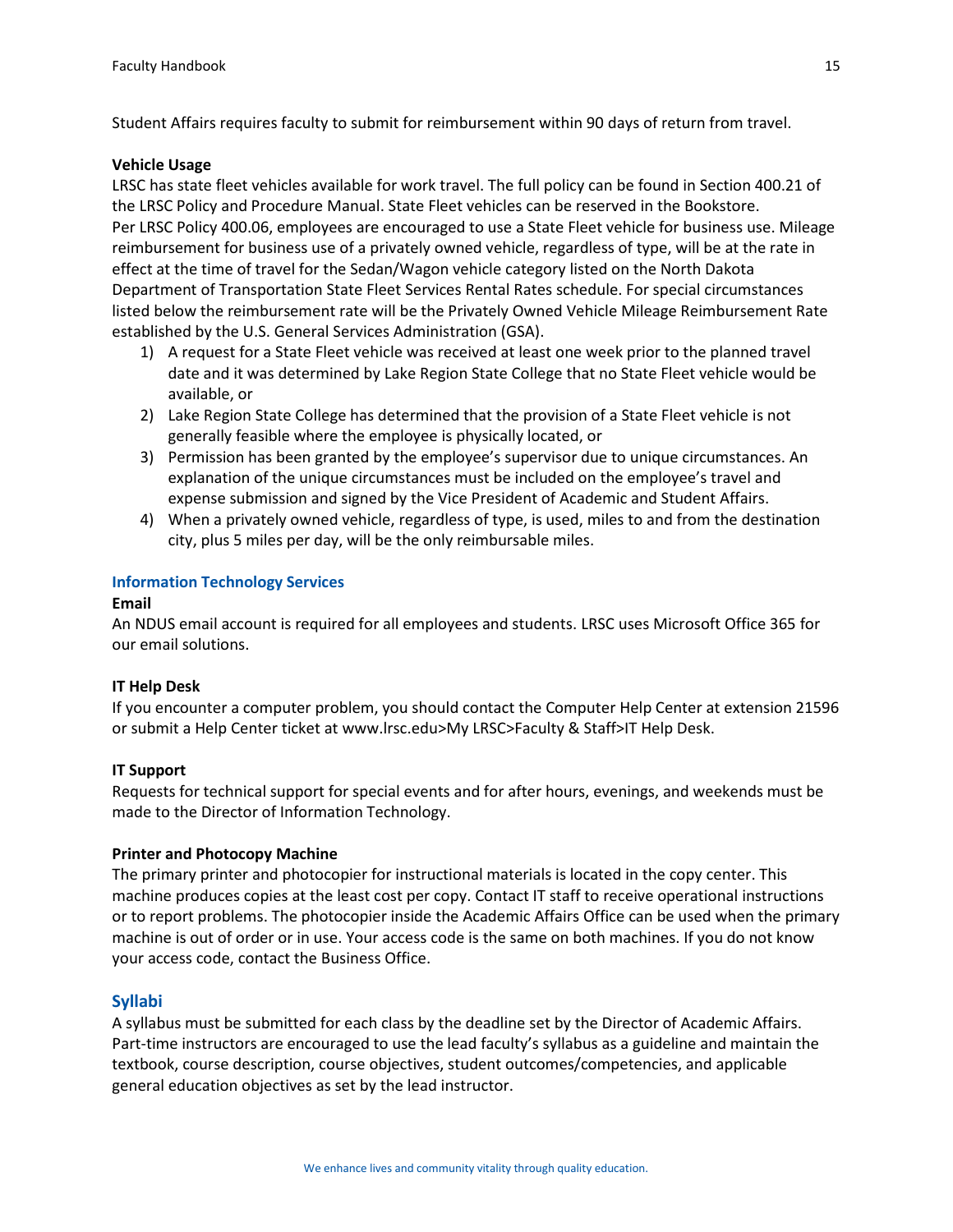# **Purpose**

Syllabi outline course expectations, organize information, guides student learning, prevents misunderstandings and provides a permanent record. Syllabi are often requested by other institutions of higher learning for transfer review, by the assessment committee for course review, or by the Higher Learning Commission for accreditation. Components relevant to the current semester are absolutely necessary especially in the event of a student grievance.

# **Guidelines**

A syllabus must be submitted for each class each semester and follow the instructions listed below. A syllabus that does not follow the correct format, is named incorrectly or does not include all required components will be returned to the instructor for revision.

# **Format**

- 1. Microsoft Word document
- 2. 1" margins
- 3. 10 or 12-point font
- 4. Arial or Calibri font

# **File Name**

- 1. Subject (capitalize all letters of the subject)
- 2. Catalog number
- 3. Instructor last name (capitalize the first letter only)
- 4. Course number

Example: ENGL 110 Nelson 23456

## **Submission**

- 1. Email on campus and online syllabi to Jen at jennifer.wignall@lrsc.edu.
- 2. Email GFAFB syllabi to John at [john.cowger@lrsc.edu.](mailto:john.cowger@lrsc.edu)
- 3. Email dual credit syllabi to Lois a[t lois.bachmeier@lrsc.edu.](mailto:lois.bachmeier@lrsc.edu)

## **Required Components**

- 1. College name
- If including the LRSC logo, ensure it is the new logo.
- 2. Semester
	- Example: Fall 2019
- 3. Course name
	- Example: College Composition I
- 4. Subject and catalog number
	- Example: ENGL 110
- 5. Course number
	- 23456
	- The course number changes every semester. It can be found on your class roster or the printed term schedule.
- 6. Credit Hours
- 7. Class days and times
	- If online, state "Class days and times: Online"
- 8. Room number